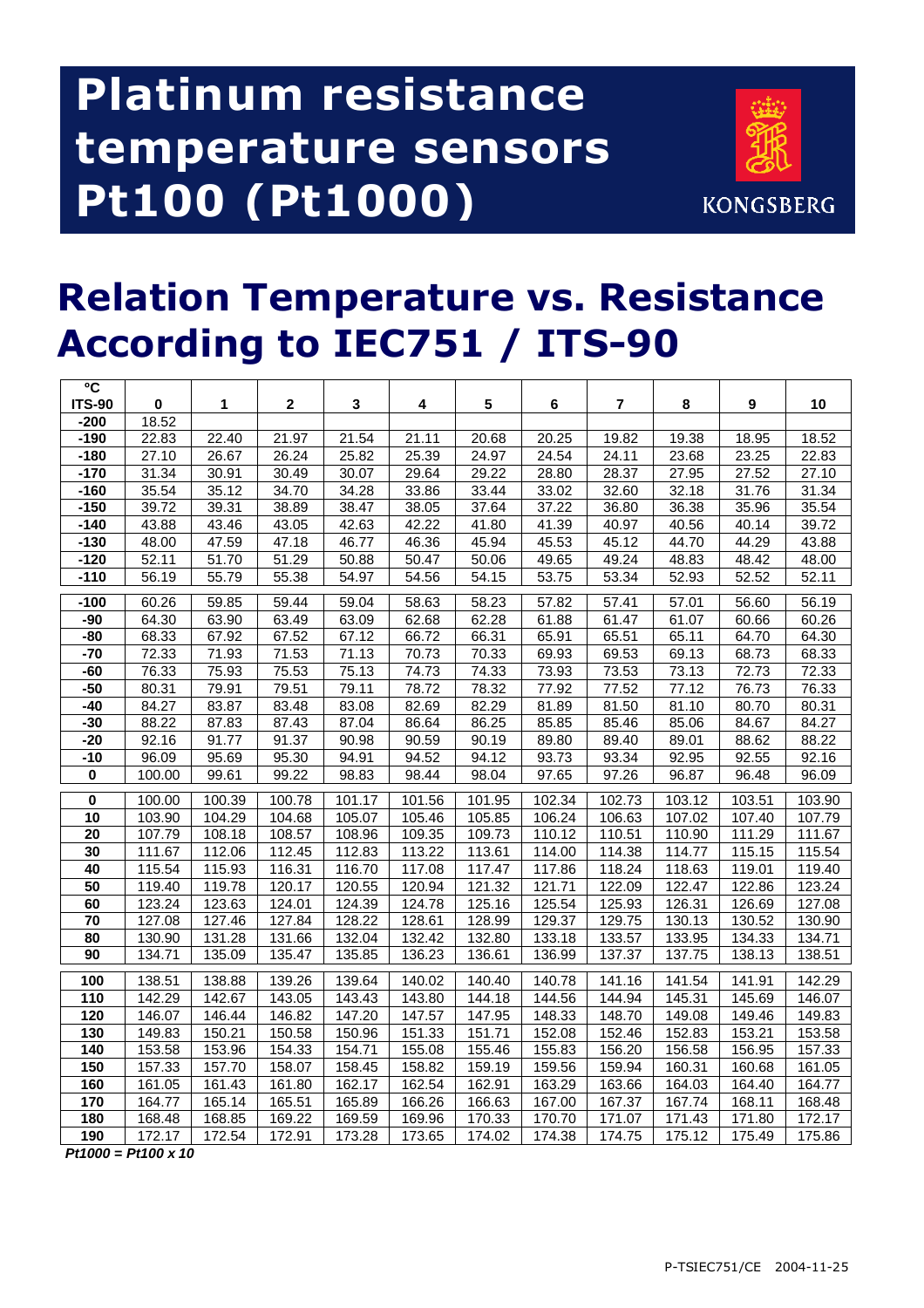| °C                   |                  |                  |                        |                  |                  |                                   |                  |                          |                  |                            |                               |
|----------------------|------------------|------------------|------------------------|------------------|------------------|-----------------------------------|------------------|--------------------------|------------------|----------------------------|-------------------------------|
| <b>ITS-90</b><br>200 | 0<br>175.86      | 1<br>176.22      | $\mathbf{2}$<br>176.59 | 3<br>176.96      | 4<br>177.33      | $\overline{\mathbf{5}}$<br>177.69 | 6<br>178.06      | $\overline{7}$<br>178.43 | 8<br>178.79      | $\boldsymbol{9}$<br>179.16 | 10<br>179.53                  |
| 210                  | 179.53           | 179.89           | 180.26                 | 180.63           | 180.99           | 181.36                            | 181.72           | 182.09                   | 182.46           | 182.82                     | 183.19                        |
| 220                  | 183.19           | 183.55           | 183.92                 | 184.28           | 184.65           | 185.01                            | 185.38           | 185.74                   | 186.11           | 186.47                     | 186.84                        |
| 230                  | 186.84           | 187.20           | 187.56                 | 187.93           | 188.29           | 188.66                            | 189.02           | 189.38                   | 189.75           | 190.11                     | 190.47                        |
| 240                  | 190.47           | 190.84           | 191.20                 | 191.56           | 191.92           | 192.29                            | 192.65           | 193.01                   | 193.37           | 193.74                     | 194.10                        |
| 250<br>260           | 194.10<br>197.71 | 194.46<br>198.07 | 194.82<br>198.43       | 195.18<br>198.79 | 195.55<br>199.15 | 195.91<br>199.51                  | 196.27<br>199.87 | 196.63<br>200.23         | 196.99<br>200.59 | 197.35<br>200.95           | 197.71<br>201.31              |
| 270                  | 201.31           | 201.67           | 202.03                 | 202.39           | 202.75           | 203.11                            | 203.47           | 203.83                   | 204.19           | 204.55                     | 204.90                        |
| 280                  | 204.90           | 205.26           | 205.62                 | 205.98           | 206.34           | 206.70                            | 207.05           | 207.41                   | 207.77           | 208.13                     | 208.48                        |
| 290                  | 208.48           | 208.84           | 209.20                 | 209.56           | 209.91           | 210.27                            | 210.63           | 210.98                   | 211.34           | 211.70                     | 212.05                        |
| 300                  | 212.05           | 212.41           | 212.76                 | 213.12           | 213.48           | 213.83                            | 214.19           | 214.54                   | 214.90           | 215.25                     | 215.61                        |
| 310                  | 215.61           | 215.96           | 216.32                 | 216.67           | 217.03           | 217.38                            | 217.74           | 218.09                   | 218.44           | 218.80                     | 219.15                        |
| 320                  | 219.15           | 219.51           | 219.86                 | 220.21           | 220.57           | 220.92                            | 221.27           | 221.63                   | 221.98           | 222.33                     | 222.68                        |
| 330<br>340           | 222.68<br>226.21 | 223.04<br>226.56 | 223.39<br>226.91       | 223.74<br>227.26 | 224.09<br>227.61 | 224.45<br>227.96                  | 224.80<br>228.31 | 225.15<br>228.66         | 225.50<br>229.02 | 225.85<br>229.37           | 226.21<br>229.72              |
| 350                  | 229.72           | 230.07           | 230.42                 | 230.77           | 231.12           | 231.47                            | 231.82           | 232.17                   | 232.52           | 232.87                     | 233.21                        |
| 360                  | 233.21           | 233.56           | 233.91                 | 234.26           | 234.61           | 234.96                            | 235.31           | 235.66                   | 236.00           | 236.35                     | 236.70                        |
| 370                  | 236.70           | 237.05           | 237.40                 | 237.74           | 238.09           | 238.44                            | 238.79           | 239.13                   | 239.48           | 239.83                     | 240.18                        |
| 380                  | 240.18           | 240.52           | 240.87                 | 241.22           | 241.56           | 241.91                            | 242.26           | 242.60                   | 242.95           | 243.29                     | 243.64                        |
| 390                  | 243.64           | 243.99           | 244.33                 | 244.68           | 245.02           | 245.37                            | 245.71           | 246.06                   | 246.40           | 246.75                     | 247.09                        |
| 400                  | 247.09           | 247.44           | 247.78                 | 248.13           | 248.47           | 248.81                            | 249.16           | 249.50                   | 249.85           | 250.19                     | 250.53                        |
| 410                  | 250.53           | 250.88           | 251.22                 | 251.56           | 251.91           | 252.25                            | 252.59           | 252.93                   | 253.28           | 253.62                     | 253.96                        |
| 420<br>430           | 253.96<br>257.38 | 254.30<br>257.72 | 254.65<br>258.06       | 254.99<br>258.40 | 255.33<br>258.74 | 255.67<br>259.08                  | 256.01<br>259.42 | 256.35<br>259.76         | 256.70<br>260.10 | 257.04<br>260.44           | 257.38<br>260.78              |
| 440                  | 260.78           | 261.12           | 261.46                 | 261.80           | 262.14           | 262.48                            | 262.82           | 263.16                   | 263.50           | 263.84                     | 264.18                        |
| 450                  | 264.18           | 264.52           | 264.86                 | 265.20           | 265.53           | 265.87                            | 266.21           | 266.55                   | 266.89           | 267.22                     | 267.56                        |
| 460                  | 267.56           | 267.90           | 268.24                 | 268.57           | 268.91           | 269.25                            | 269.59           | 269.92                   | 270.26           | 270.60                     | 270.93                        |
| 470                  | 270.93           | 271.27           | 271.61                 | 271.94           | 272.28           | 272.61                            | 272.95           | 273.29                   | 273.62           | 273.96                     | 274.29                        |
| 480<br>490           | 274.29<br>277.64 | 274.63<br>277.98 | 274.96<br>278.31       | 275.30<br>278.64 | 275.63<br>278.98 | 275.97<br>279.31                  | 276.30<br>279.64 | 276.64<br>279.98         | 276.97<br>280.31 | 277.31<br>280.64           | $\overline{277.64}$<br>280.98 |
|                      |                  |                  |                        |                  |                  |                                   |                  |                          |                  |                            |                               |
| 500<br>510           | 280.98           | 281.31           | 281.64<br>284.97       | 281.98           | 282.31           | 282.64<br>285.96                  | 282.97<br>286.29 | 283.31<br>286.62         | 283.64           | 283.97                     | 284.30<br>287.62              |
| $\overline{520}$     | 284.30<br>287.62 | 284.63<br>287.95 | 288.28                 | 285.30<br>288.61 | 285.63<br>288.94 | 289.27                            | 289.60           | 289.93                   | 286.95<br>290.26 | 287.29<br>290.59           | 290.92                        |
| 530                  | 290.92           | 291.25           | 291.58                 | 291.91           | 292.24           | 292.56                            | 292.89           | 293.22                   | 293.55           | 293.88                     | 294.21                        |
| 540                  | 294.21           | 294.54           | 294.86                 | 295.19           | 295.52           | 295.85                            | 296.18           | 296.50                   | 296.83           | 297.16                     | 297.49                        |
| 550                  | 297.49           | 297.81           | 298.14                 | 298.47           | 298.80           | 299.12                            | 299.45           | 299.78                   | 300.10           | 300.43                     | 300.75                        |
| 560<br>570           | 300.75<br>304.01 | 301.08<br>304.34 | 301.41<br>304.66       | 301.73<br>304.98 | 302.06<br>305.31 | 302.38<br>305.63                  | 302.71<br>305.96 | 303.03<br>306.28         | 303.36<br>306.61 | 303.69<br>306.93           | 304.01<br>307.25              |
| 580                  | 307.25           | 307.58           | 307.90                 | 308.23           | 308.55           | 308.87                            | 309.20           | 309.52                   | 309.84           | 310.16                     | 310.49                        |
| 590                  | 310.49           | 310.81           | 311.13                 | 311.45           | 311.78           | 312.10                            | 312.42           | 312.74                   | 313.06           | 313.39                     | 313.71                        |
| 600                  | 313.71           | 314.03           | 314.35                 | 314.67           | 314.99           | 315.31                            | 315.64           | 315.96                   | 316.28           | 316.60                     | 316.92                        |
| 610                  | 316.92           | 317.24           | 317.56                 | 317.88           | 318.20           | 318.52                            | 318.84           | 319.16                   | 319.48           | 319.80                     | 320.12                        |
| 620                  | 320.12           | 320.43           | 320.75                 | 321.07           | 321.39           | 321.71                            | 322.03           | 322.35                   | 322.67           | 322.98                     | 323.30                        |
| 630                  | 323.30           | 323.62           | 323.94                 | 324.26           | 324.57           | 324.89                            | 325.21           | 325.53                   | 325.84           | 326.16                     | 326.48                        |
| 640<br>650           | 326.48<br>329.64 | 326.79<br>329.96 | 327.11<br>330.27       | 327.43<br>330.59 | 327.74<br>330.90 | 328.06<br>331.22                  | 328.38<br>331.53 | 328.69<br>331.85         | 329.01<br>332.16 | 329.32<br>332.48           | 329.64<br>332.79              |
| 660                  | 332.79           | 333.11           | 333.42                 | 333.74           | 334.05           | 334.36                            | 334.68           | 334.99                   | 335.31           | 335.62                     | 335.93                        |
| 670                  | 335.93           | 336.25           | 336.56                 | 336.87           | 337.18           | 337.50                            | 337.81           | 338.12                   | 338.44           | 338.75                     | 339.06                        |
| 680                  | 339.06           | 339.37           | 339.69                 | 340.00           | 340.31           | 340.62                            | 340.93           | 341.24                   | 341.56           | 341.87                     | 342.18                        |
| 690                  | 342.18           | 342.49           | 342.80                 | 343.11           | 343.42           | 343.73                            | 344.04           | 344.35                   | 344.66           | 344.97                     | 345.28                        |
| 700                  | 345.28           | 345.59           | 345.90                 | 346.21           | 346.52           | 346.83                            | 347.14           | 347.45                   | 347.76           | 348.07                     | 348.38                        |
| 710<br>720           | 348.38<br>351.46 | 348.69<br>351.77 | 348.99<br>352.08       | 349.30<br>352.38 | 349.61<br>352.69 | 349.92<br>353.00                  | 350.23<br>353.30 | 350.54<br>353.61         | 350.84<br>353.92 | 351.15<br>354.22           | 351.46                        |
| 730                  | 354.53           | 354.84           | 355.14                 | 355.45           | 355.76           | 356.06                            | 356.37           | 356.67                   | 356.98           | 357.28                     | 354.53<br>357.59              |
| 740                  | 357.59           | 357.90           | 358.20                 | 358.51           | 358.81           | 359.12                            | 359.42           | 359.72                   | 360.03           | 360.33                     | 360.64                        |
| 750                  | 360.64           | 360.94           | 361.25                 | 361.55           | 361.85           | 362.16                            | 362.46           | 362.76                   | 363.07           | 363.37                     | 363.67                        |
| 760                  | 363.67           | 363.98           | 364.28                 | 364.58           | 364.89           | 365.19                            | 365.49           | 365.79                   | 366.10           | 366.40                     | 366.70                        |
| 770<br>780           | 366.70<br>369.71 | 367.00<br>370.01 | 367.30<br>370.31       | 367.60<br>370.61 | 367.91<br>370.91 | 368.21<br>371.21                  | 368.51<br>371.51 | 368.81<br>371.81         | 369.11<br>372.11 | 369.41<br>372.41           | 369.71<br>372.71              |
| 790                  | 372.71           | 373.01           | 373.31                 | 373.61           | 373.91           | 374.21                            | 374.51           | 374.81                   | 375.11           | 375.41                     | 375.70                        |
| 800                  | 375.70           | 376.00           | 376.30                 | 376.60           | 376.90           | 377.19                            | 377.49           | 377.79                   | 378.09           | 378.39                     | 378.68                        |
| 810                  | 378.68           | 378.98           | 379.28                 | 379.57           | 379.87           | 380.17                            | 380.46           | 380.76                   | 381.06           | 381.35                     | 381.65                        |
| 820                  | 381.65           | 381.95           | 382.24                 | 382.54           | 382.83           | 383.13                            | 383.42           | 383.72                   | 384.01           | 384.31                     | 384.60                        |
| 830                  | 384.60           | 384.90           | 385.19                 | 385.49           | 385.78           | 386.08                            | 386.37           | 386.67                   | 386.96           | 387.25                     | 387.55                        |
| 840                  | 387.55           | 387.84           | 388.14                 | 388.43           | 388.72           | 389.02                            | 389.31           | 389.60                   | 389.90           | 390.19                     | 390.48                        |
| 850                  | 390.48           |                  |                        |                  |                  |                                   |                  |                          |                  |                            |                               |

**Pt1000 = Pt100 x 10**